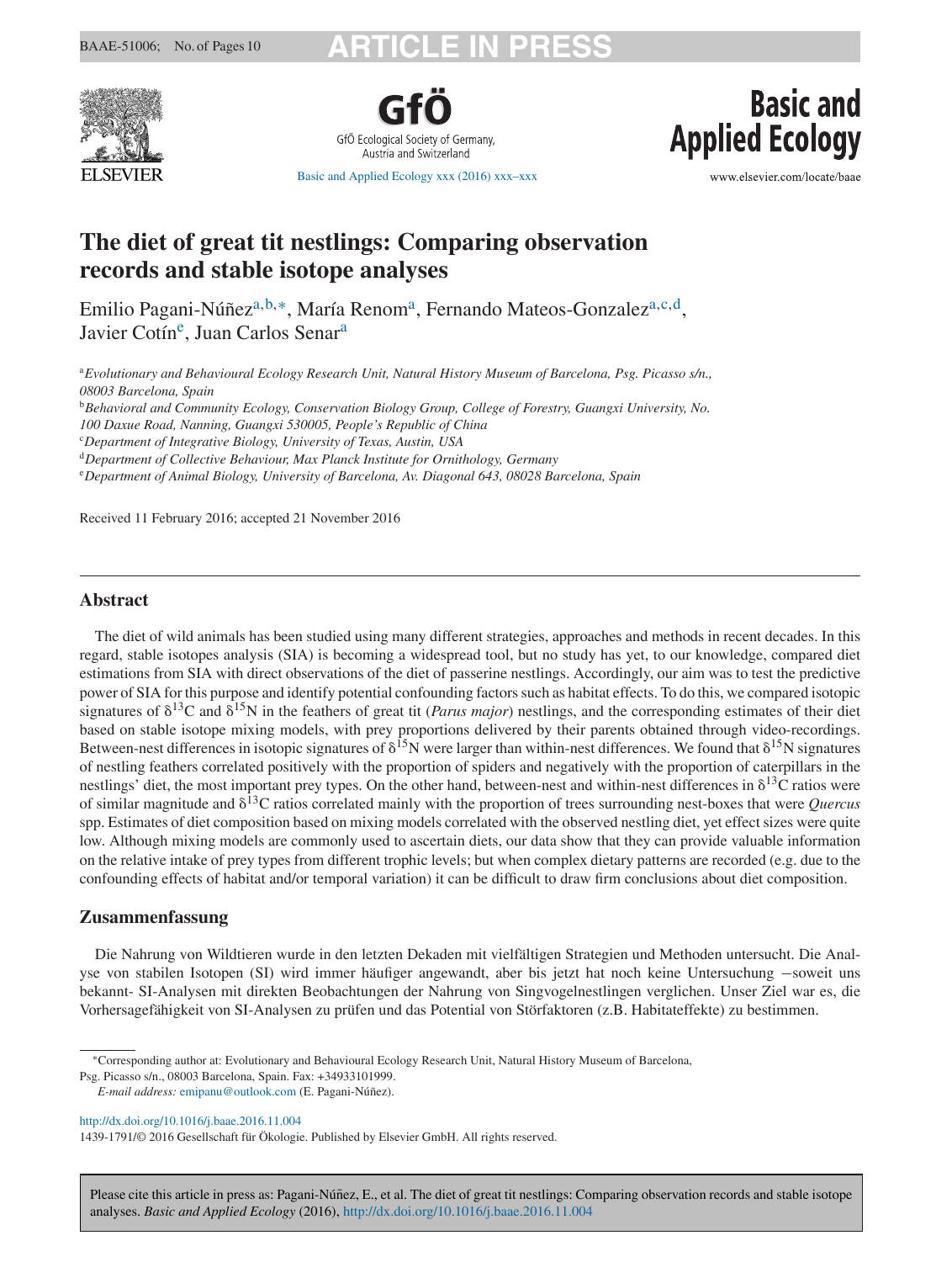### 2 **E. Pagani-Núñez et al. / Basic and Applied Ecology xxx (2016) xxx–xxx**

Wir verglichen die  $\delta^{13}C$ - und  $\delta^{15}N$ -Signaturen in den Federn von Nestlingen der Kohlmeise (*Parus major*) und die entsprechenden mit Isoptop-Mischungsmodellen geschätzte Zusammensetzung ihrer Nahrung mit den Anteilen der Beutearten, die von den Eltern verfüttert wurden (Auswertung von Videoaufzeichnungen).

Die Unterschiede bei den  $\delta^{15}N$ -Signaturen waren zwischen den Nestern größer als innerhalb der Nester. Die  $\delta^{15}N$ -Signaturen der Nestlingfedern korrelierten positiv mit dem Anteil der Spinnen und negativ mit dem der Raupen in der verfütterten Nahrung. Spinnen und Raupen waren die wichtigsten Beutearten. Andererseits waren die Unterschiede hinsichtlich der 8<sup>13</sup>C-Verhältnisse zwischen und innerhalb der Nester von gleicher Größenordnung, und die  $\delta^{13}$ C-Signaturen korrelierten hauptsächlich mit dem Anteil der Eichenbäume (*Quercus* spp.) in der näheren Umgebung der Nistkästen. Die mit dem Mischungsmodell geschätzte Zusammensetzung der Nahrung korrelierte mit der beobachteten Zusammensetzung, aber die Effektstärke war recht gering. Obwohl Mischungsmodelle weithin genutzt werden, um Diäten zu bestimmen, zeigen unsere Daten, dass sie wertvolle Informationen zur relativen Aufnahme von Beutearten aus unterschiedlichen trophischen Ebenen liefern können. Wenn aber komplexe Nahrungsmusteer festgestellt werden (z.B. durch störende Einflüsse von Habitat und/oder zeitlicher Variation), kann es schwierig werden, sichere Schlüsse hinsichtlich der Nahrungszusammensetzung zu ziehen.

© 2016 Gesellschaft für Ökologie. Published by Elsevier GmbH. All rights reserved.

*Keywords:* Great tit; Nestling diet; *Parus major*; Passerines; Stable isotopes

# **Introduction**

Offspring diet shows great inter-and intra-population variability, which has been related to many different factors such as different personality types ([Arnold, Ramsay, Donaldson,](#page-7-0) [& Adam 2007;](#page-7-0) [David, Cézilly, & Giraldeau 2011\),](#page-7-0) parental ornamentation [\(García-Navas, Ferrer, & Sanz 2012;](#page-7-0) [Pagani-](#page-8-0)Núñez [& Senar 2014](#page-8-0)), habitat structure [\(Rytkonen & Krams](#page-9-0) [2003;](#page-9-0) [Tremblay, Thomas, Blondel, Perret, & Lambrechts](#page-9-0) [2005\),](#page-9-0) and offspring fitness [\(Eeva, Sillanpää, & Salminen](#page-7-0) [2009\).](#page-7-0) As a consequence, the study of offspring diet has been the focus of intense research and debate in the field of ecology for many decades (see [Stephens, Brown, & Ydenberg 2007](#page-9-0) for a review).

Any study on offspring diet relies on the assumption that the sampling method accurately describes the food provided by parents. Although direct observation could be considered the most reliable approach to study animal diet, it is subject to limitations such as the lack of sensitivity to detect temporal changes or the introduction of biases related to prey size or conspicuousness ([Currie, Nour, & Adriaensen 1996;](#page-7-0) [Margalida, Bertran, & Boudet 2005\).](#page-8-0) It is also a time consuming approach. Conventional methods of diet analysis, such as the study of pellets, faeces or neck collars are also constrained by several biases. For instance, neck collars will usually lead to the underestimation of small prey items, while faeces are limited by differential digestion of different prey types [\(Poulsen & Aebischer 1995; Moreby & Stoate 2000\).](#page-8-0) To evaluate their accuracy, much research has focused on comparing techniques and alternative methods ([Redpath, Clarke,](#page-9-0) [Madders, & Thirgood 2001;](#page-9-0) [Votier, Bearhop, MacCormick,](#page-9-0) [Ratcliffe, & Furness 2003\).](#page-9-0) These traditional approaches have progressively been combined with ([Ramos, Ramírez,](#page-8-0) [Sanpera, Jover, & Ruiz 2009;](#page-8-0) [Resano, Hernández-Matías,](#page-9-0) [Real, & Parés 2011\)](#page-9-0) and sometimes substituted by ([Moreno,](#page-8-0) [Jover, Munilla, Velando, & Sanpera 2010;](#page-8-0) [Vitz & Rodewald](#page-9-0)

[2012\)](#page-9-0) a laboratory technique: stable isotopes analysis (SIA). The analysis of isotopic signatures from animal tissues provides reliable data about diet, and many studies have been conducted on the topic in the last twenty years ([Inger &](#page-8-0) [Bearhop 2008;](#page-8-0) [Boecklen, Yarnes, Cook, & James 2011\).](#page-7-0) This technique has several advantages. For instance, it is possible to collect many samples and analyse them in the laboratory *a posteriori*, and sample preparation and analyses are quite fast. In relation to terrestrial trophic ecology,  $\delta^{13}C$  ( $^{13}C/^{12}C$ ) is mainly used to infer differences in the exploitation of different plant types  $(C_3$  and  $C_4$ ), although their values have also been used as a proxy of individual diet specialisation ([Hobson](#page-8-0) [1999; Kelly 2000;](#page-8-0) [Araújo, Bolnick, Machado, Giaretta, & dos](#page-7-0) [Reis 2007\).](#page-7-0)  $\delta^{15}N$  ( $^{15}N/^{14}N$ ) is used to estimate the trophic position in the food web ([Kelly 2000; Post 2002; Boecklen](#page-8-0) [et al. 2011\).](#page-8-0) Bayesian mixing-models are the most common approach to ascertain animal diets on the basis of isotopic signatures (e.g. SIAR, [Parnell, Inger, Bearhop, & Jackson 2010\).](#page-8-0) These models make possible to estimate diets using isotopic signatures of consumers and food resources. However, in many cases this technique has been used without proper field testing. Indeed, no study has yet compared direct observations and stable isotope ratios of nestling diet in passerines (but see e.g. [Robb et al. 2011; Beaulieu & Sockman 2012;](#page-9-0) [Cross, Hentati-Sundberg, Österblom, Mcgill, & Furness 2014](#page-7-0) for studies using this technique to ascertain passerines' diet).

Great tits (*Parus major* (Linnaeus 1758)) are especially suited and attractive to address this issue. This colourful passerine is broadly distributed throughout Europe and Asia [\(Gosler, 1993\).](#page-8-0) Mediterranean great tits are an excellent model because parents feed their nestlings with highly variable diets consisting of prey from different trophic levels (Pagani-Núñez, Valls, & Senar 2015). In our area, pines (*Pinus* spp.) and oaks (*Quercus* spp.) co-occur in different proportions along a steep gradient of variation, a pattern which is reflected in diet composition (Pagani-Núñez, Uribe,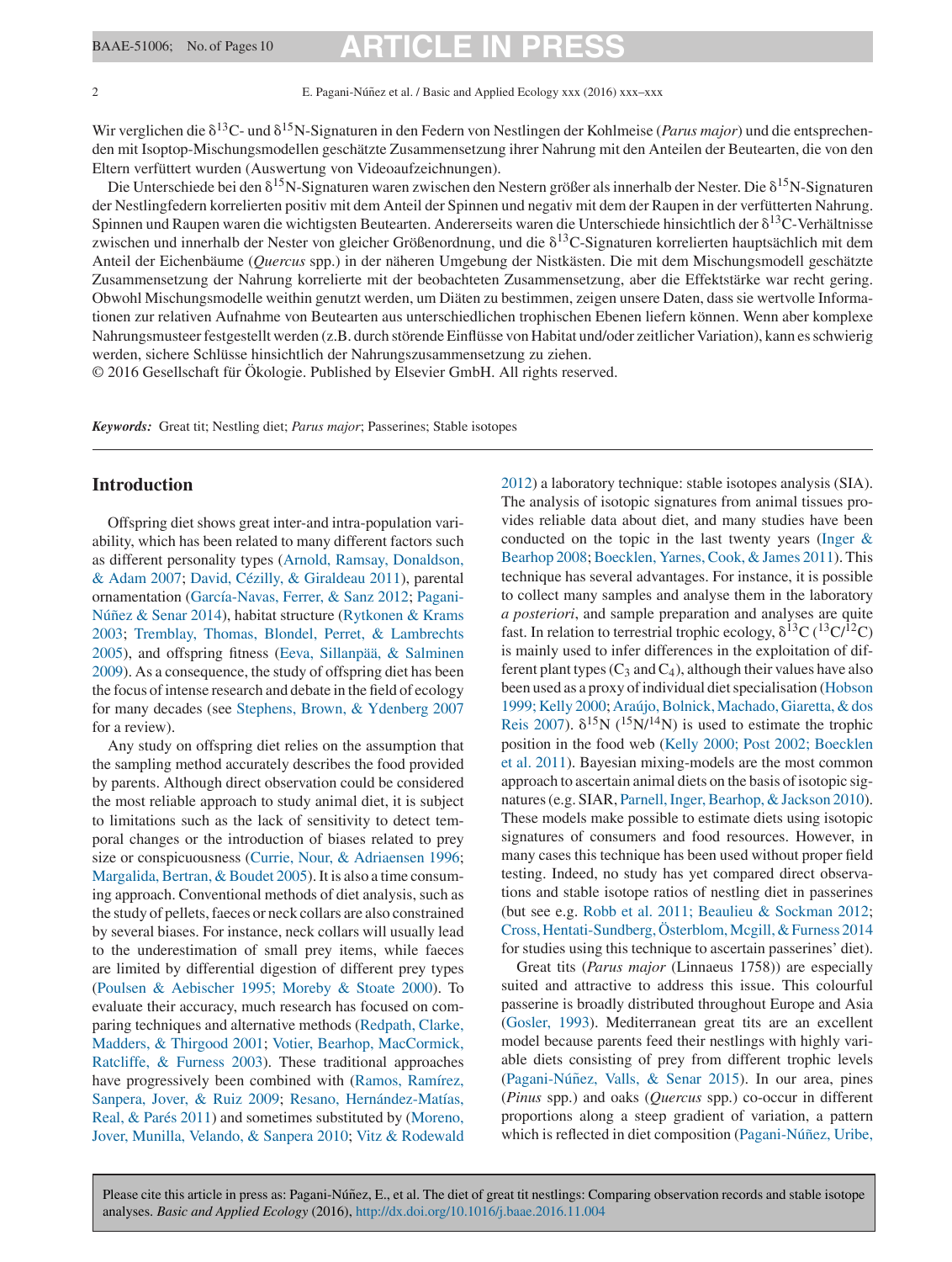# BAAE-51006; No. of Pages 10 **ARTICLE**

Hernández-Gómez, Muñoz, & Senar 2014), and allows to test for habitat structure effects. We also note that, in contrast to larger birds, passerines collect food for their nestlings in a small area surrounding their nests [\(Royama 1966; Krebs](#page-9-0) [1971\),](#page-9-0) which allows an easier and more meaningful test of the effect of habitat structure on diet.

The aim of this work was to compare the proportions of the most important prey types recorded through direct observation and isotopic ratios of  $\delta^{13}$ C and  $\delta^{15}$ N of nestling feathers. Since the most common prey types of great tits are caterpillars and spiders, which belong to different trophic levels and, hence, should show different isotopic signatures, it could be possible to assess the relative intake of these prey types using  $\delta^{15}$ N values [\(Kelly 2000; Post 2002\).](#page-8-0) Since  $\delta^{13}$ C is mainly used to infer differences in the exploitation of different plant types, we also tested whether  $\delta^{13}C$  was influenced by habitat structure [\(Hobson 1999; Kelly 2000\),](#page-8-0) or whether it mainly responded to a site-specific pattern [\(Charmantier, Blondel,](#page-7-0) [Perret, & Harmelin-Vivien 2014\).](#page-7-0) We also compared estimates of nestling diet based on Bayesian mixing-models with direct observations of parental feeding behaviour. Bayesian mixing-models are becoming a widespread tool, though there is a lack of studies directly contrasting these estimations with observed diets, and potential biases (e.g. habitat and siterelated effects, which can be very relevant in small passerines) should be identified.

## **Materials and methods**

## **Fieldwork**

We carried out our study during the spring of 2012 in the Can Catà field station (see Pagani-Núñez et al. (2014) for more details of the area), in Barcelona (NE Spain). We checked a total of 182 nest boxes twice a week to determine nest building state, laying date, hatching date, and brood size. We trapped chicks inside the nest-box at the age of 16 days ([Quesada & Senar 2007\).](#page-8-0) Mean brood size  $(\pm S.D.)$  was  $4.7 \pm 1.4$ , a low record compared to previous years [\(Pagani-](#page-8-0)Núñez, [Ruiz, Quesada, Negro, & Senar 2011](#page-8-0); Pagani-Núñez [& Senar 2014\).](#page-8-0) We collected the fifth tail feather (right side, rectrix 5) of 143 nestlings from 37 nests. We collected this feather because tail feathers grow throughout the whole nestling period. We excluded from SIA two nestlings from each to ten nests (twenty individuals), which were randomly selected, as these nestlings were used in a cross-fostering experiment.

During 2008 and 2014 we also sampled  $N = 37$  caterpillars and  $N = 66$  spiders, the most important prey items in this population (Pagani-Núñez et al. 2011; Pagani-Núñez [&](#page-8-0) [Senar 2014\).](#page-8-0) We collected these samples in the same area where our nest-boxes were located and at the same time that great tits were breeding (we carried out a monthly sampling session from April to June). We searched for arthropods beating branches of trees and bushes over a plastic sheet. Prey specimens were stored in micro-tubes. We stored feathers in dark, dry conditions. We rapidly transported and froze arthropods at  $-80^\circ$ C until use in the lab.

In order to measure habitat structure we counted the number of oaks (*Quercus cerrioides* and *Quercus ilex*) and pines (*Pinus halepensis*) within a radius of 25 m around the nestboxes. We then computed the proportion of oaks as a proxy of habitat structure (Pagani-Núñez & Senar 2014; see also Pagani-Núñez et al. 2014 for a detalied description of habitat structure in our study area). To compute the proportion of trees surrounding nest boxes that were *Quercus* spp. we counted the number of trees with a trunk diameter higher than 5 cm in a radius of 25 m and determined how many of them were *Quercus* spp.

### **Video-recordings**

We recorded nestling diet using Micro-D cameras (Mini Colour Sony IR Camera SK-C170IR) attached to the nestbox cover and focused on the entrance (see Pagani-Núñez [and Senar 2014](#page-8-0) for more details). These cameras are provided with an infrared view and a motion sensor. We filmed the chicks when they were 10–14 days old, in the period of their highest intake of food ([Naef-Daenzer & Keller 1999\).](#page-8-0) To minimize the possible effects produced by the installation of the camera, we camouflaged this with branches and vegetation. We installed and activated cameras at 13 h on the first day. Parents readily continued their usual behaviour after cameras were installed.

To carry out the comparison with isotopic signatures of feathers we used the recordings obtained during the first five hours of the second day (from 7 a.m. to 12 a.m., excluding the period from dawn to 7 a.m.). In this population, prey proportions delivered to nestlings by parents are highly consistent through time (Pagani-Núñez & Senar 2013), so this time period can be considered a good approximation to nestling diet. We set each feeding action in which caterpillars or spiders were observed to record prey type and exact time. We could not observe the assignment of each prey item to each nestling, and therefore pooled all the information from each nest. We determined the size of each prey item accordingly to a semi-quantitative scale in relation to beak size:  $1 = \text{small}$  (smaller than beak size),  $2 = \text{medium}$  (similar) to beak size), 3 = large (larger than beak size) ([Barba, López,](#page-7-0) [& Gil-Delgado 1996\).](#page-7-0) We calculated arithmetic mean values  $(+/- SD)$  of  $\delta^{13}C$  and  $\delta^{15}N$  ratios and computed the number and mean size of spiders and caterpillars per nest. We standardised prey proportions by prey size multiplying the number of prey items of each type by their mean size and calculated new proportions on this basis (as in Pagani-Núñez [et al. 2015\).](#page-8-0) We focused on these two prey types because they represent the most relevant prey types for the diet of the Great tit ([Naef-Daenzer & Keller 1999;](#page-8-0) [Naef-Daenzer,](#page-8-0) [Naef-Danzer, & Nager 2000\).](#page-8-0)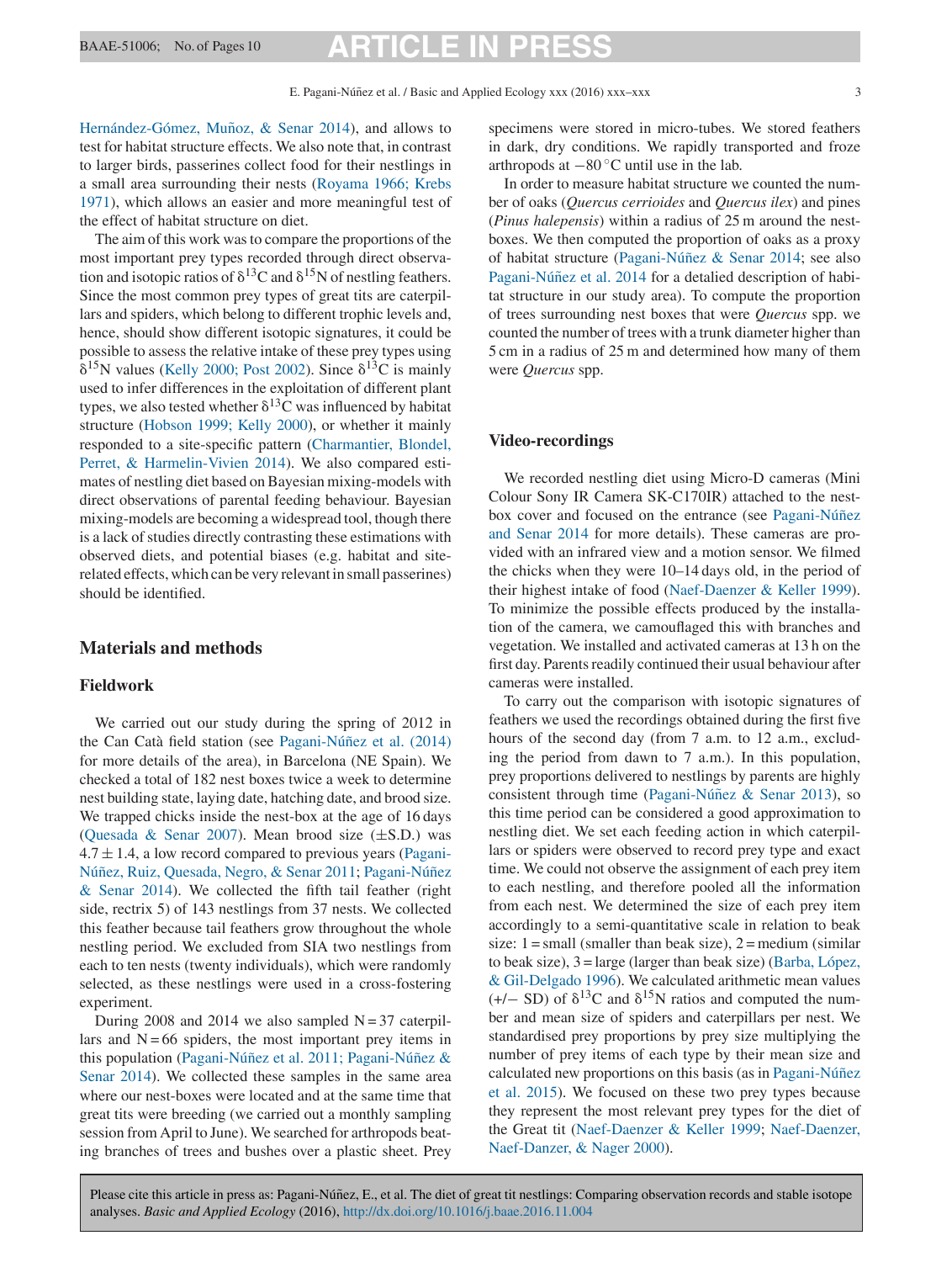<span id="page-3-0"></span>4 E. Pagani-Núnez et al. / Basic and Applied Ecology xxx (2016) xxx–xxx ˜

### **Stable isotopes**

We performed a SIA of caterpillars and spiders, and of nestling tail feathers. We cleaned nestling feathers in a solution of NaOH (0.25 M) and oven-dried at  $40^{\circ}$ C for 24 h. We washed off lipids from arthropods using chloroformmethanol (two parts of chloroform by one of methanol). We later oven dried arthropods at  $40^{\circ}$ C during 24 h [\(Sweeting,](#page-9-0) [Polunin, & Jennings 2006\).](#page-9-0) However, we did not extract lipids from feathers since they have very low lipid content and this procedure does not affect their isotopic signatures [\(Mizutani,](#page-8-0) [Fukuda, & Kabaya 1992\).](#page-8-0) To homogenise samples, we froze arthropods contained inside micro-tubes with liquid nitrogen, which has no effect on isotopic values [\(Michener & Lajtha](#page-8-0) [2007\),](#page-8-0) and pounded to convert them into an extremely fine powder using an agate mortar. To analyse feathers, we used the tip of the proximal part of the rachis, because it is the last part to grow and theoretically comprises prey proportions recorded in the middle stage of nestling development (see e.g.[Cherel, Jaquemet, Maglio, & Jaeger 2014\).](#page-7-0) Moreover, we consistently sampled all nestling feathers in the same stage of growth. We were unable to use conventional methods of homogenisation (see e.g. [Resano et al. 2011\)](#page-9-0) given the small size of our samples. We loaded subsamples of 0.35 mg (for both  $\delta^{13}$ C and  $\delta^{15}$ N) in tin recipients and crimped for combustion. We conducted isotopic analysis using an elemental analysis-isotope ratio mass spectrometry (EA-IRMS) with a Flash 1112 (for C and N) elemental analyser coupled to a Delta C isotope ratio mass spectrometer via a CONFLOIII interface (Thermo Fisher Scientific, Bremen, Germany). The laboratory work was carried out at the Scientific Technical Services Department at the University of Barcelona. We expressed stable isotope ratios as parts per thousand  $(\%_0)$ , according to the following equation:

# $\delta X = [$ (Rsample/Rstandard) – 1],

where X is  $^{13}$ C or  $^{15}$ N and R is the corresponding ratio  $13\text{C}/12\text{C}$  or  $15\text{N}/14\text{N}$ . We referenced samples against international standards: Pee Dee Belemnite (VPDB) for 13C, atmospheric nitrogen (AIR) for  $15N$ . Additionally, we used IAEACH7, USGS40 and IAEACH6 as internal standards for <sup>13</sup>C, and USGS40, IAEAN1, IAEANO3 and IAEAN2 as internal standards for  ${}^{15}N$ . We paired internal standards against international standards and analysed after every 16 sample measurements. Standard deviation (SD) of the internal standards was  $\pm 0.12$ . The measurement precisions for  $\delta^{13}$ C and  $\delta^{15}$ N were 0.15‰ and 0.25‰, respectively.

We analysed tail feathers in 2012. We collected and analysed prey items (caterpillars and spiders) in 2008 and 2014. In order to test whether the yearly mismatch between the collection of feathers and of prey could affect results, we performed a factorial analysis of variance with  $\delta^{13}$ C and  $\delta^{15}$ N ratios as dependent variables, and year (2008 or 2014), prey type (caterpillars or spiders) and its interaction as categorical factors. We computed the mean isotopic signatures of the

**Table 1.** Sample size, mean, minimum, maximum and standard deviation of  $\delta^{13}$ C and  $\delta^{15}$ N of great tit nestling feathers and their most common prey types, caterpillars and spiders.

|                 | N                   | Mean $(\%_0)$ | Min $(\%_0)$ | Max $(\%_0)$ | S.D. |
|-----------------|---------------------|---------------|--------------|--------------|------|
|                 | Great tit nestlings |               |              |              |      |
| $\delta^{13}C$  | 143                 | $-24.84$      | $-26.23$     | $-22.96$     | 0.56 |
| $\delta^{15}$ N | 143                 | $+0.27$       | $-2.19$      | $+3.71$      | 1.30 |
| <b>Spiders</b>  |                     |               |              |              |      |
| $\delta^{13}C$  | 66                  | $-25.27$      | $-27.84$     | $-23.18$     | 1.13 |
| $\delta^{15}$ N | 66                  | $-0.61$       | $-4.73$      | $+3.44$      | 1.58 |
| Caterpillars    |                     |               |              |              |      |
| $\delta^{13}C$  | 37                  | $-26.09$      | $-29.06$     | $-22.22$     | 1.62 |
| $\delta^{15}$ N | 37                  | $-4.53$       | $-9.53$      | $-0.07$      | 2.16 |

two years for each prey type to account for possible yearly differences, carrying out in this way a conservative analysis (see Table 1 for descriptive statistics).

### **Statistical analyses**

First, we provide information on prey proportions (Mean  $\pm$  SD). Second, we analysed variability between years in isotopic signatures of prey. We ran a general linear model with prey isotopic signatures (of caterpillars and spiders) as dependent variable, and year, prey type and its interaction as factors.

We assessed the level of variance in  $\delta^{13}$ C and  $\delta^{15}$ N ratios among and within nests through an analysis of repeatability. Repeatability (the intra-class correlation coefficient) is the proportion of variation that can be attributed to betweengroup differences [\(Nakagawa & Schielzeth 2010\),](#page-8-0) in our study between nests. Here we used this statistic as a way of testing whether isotopic ratios were more variable between than within nests. To perform this analysis we randomly selected four individuals per nest from a sub-sample of twenty-four nests, which correspond to the nests that had four nestlings or more.

We then computed a multiple linear regression to investigate the correlation between  $\delta^{13}$ C and  $\delta^{15}$ N ratios and prey proportions (caterpillars and spiders) and habitat structure. In the first model, mean  $\delta^{13}$ C ratio per nest was our dependent variable, with the proportion of caterpillars and the proportion of oak trees around the nest-boxes as independent variables. In the second model mean  $\delta^{13}$ C ratio per nest was again our dependent variable, with the proportion of spiders and the proportion of oak trees around the nest-boxes as independent variables. We did the same using mean  $\delta^{15}N$ ratio per nest as dependent variable. We checked and accomplished linear model assumptions for linearity and additivity (through an examination of residual vs. predicted values) and for normality of the error distribution (residuals were normally distributed). For these analyses we used Statistica 6.0 [\(StatSoft 2001\).](#page-9-0)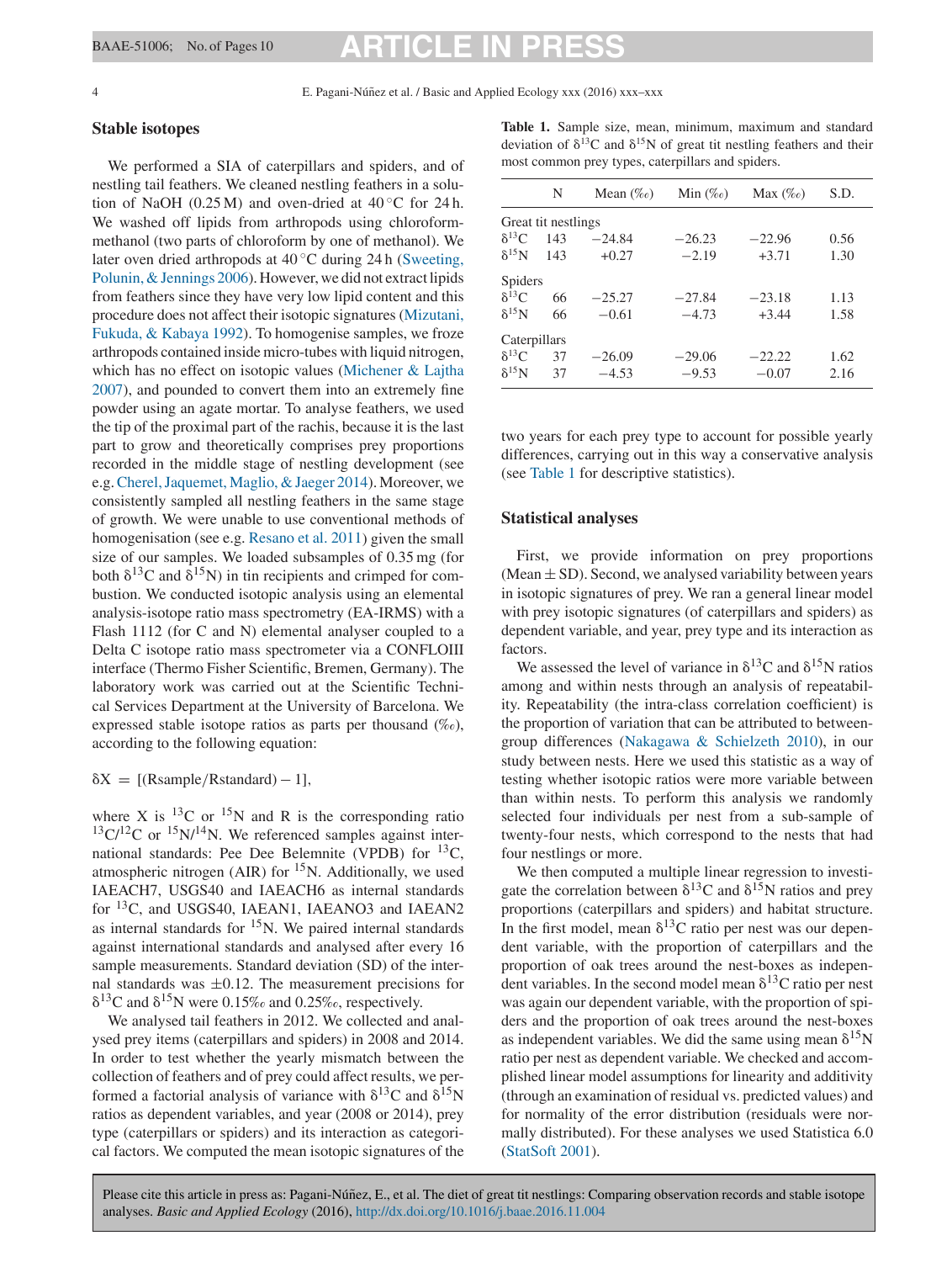<span id="page-4-0"></span>

**Fig. 1.** Relationship between  $\delta^{13}$ C and  $\delta^{15}$ N signatures of *Parus major* nestlings (open circles;  $N = 143$ ) and those of two prey types (means with SD bars): spiders (square;  $N = 66$ ) and caterpillars (triangle;  $N = 37$ ).

Finally, we used the package MixSIAR GUI v 2.1 ([https://github.com/brianstock/MixSIAR;](https://github.com/brianstock/MixSIAR) [Stock & Semmens](#page-9-0) [2013\)](#page-9-0) of R v 3.0.2, [\(http://www.r-project.org](http://www.r-project.org); [R Core](#page-8-0) [Development Team 2014\)](#page-8-0) to estimate prey proportions using isotopic values from feathers and prey items (Fig. 1). For these analyses we focused on the estimated proportion of caterpillars and spiders  $(N = 37$  nests). We had to estimate adequate Trophic Enrichment Factors (TEF) based on bibliography (model species: garden warbler *Sylvia borin*; [Hobson & Bairlein 2003\).](#page-8-0) These factors describe how isotopic signatures change from the food to the tissue of the consumer. We used  $+3.2\%$  for  $\Delta^{15}$ N and  $+1.9\%$  for  $\Delta^{13}$ C, for both caterpillars and spiders. Different TEF's described in the literature produced less accurate results (see a discussion of this issue below). We used residual \* process error structure. Nest was fixed as random factor and the proportion of oak trees around the nest-boxes as continuous effect. We run the model two times ("very long" option) to see if we obtained a consistent result. We tested the prediction that dietary estimates based on SIA were in concordance with estimates based on visual observations.

### **Results**

Recordings showed that caterpillars were the main prey fed to nestlings by their parents (Mean  $\pm$  SD = 0.52  $\pm$  0.22), followed by spiders (Mean  $\pm$  SD = 0.13  $\pm$  0.08). Remaining prey items were below ten per cent, and consisted of a great variety of arthropods, in addition to fruits. Unidentifiable prey represented (Mean  $\pm$  SD) 0.07  $\pm$  0.05 of the total.

We found that  $\delta^{15}N$  ratios differed between prey types  $(t=9.75, P<0.01;$  [Table 1,](#page-3-0) Fig. 1) but not between years (*t* = −1.42, *P* = 0.16; see Appendix A: Table 1 in Supplemenatry data) and the interaction between prey type and year was not significant ( $t = -1.00$ ,  $P = 0.32$ ). Conversely,  $\delta^{13}$ C

**Table 2.** Multiple linear regression describing the relationships between: (1)  $\delta^{13}$ C of nestling feathers, our dependent variable, and the proportion of oak trees around the nest-boxes and the proportion of caterpillars delivered by parents to their nestlings; (2)  $\delta^{13}$ C of nestling feathers and the proportion of oak trees around the nestboxes and the proportion of spiders delivered by parents to their nestlings; (3)  $\delta^{15}N$  of nestling feathers and the proportion of oak trees around the nest-boxes and the proportion of caterpillars delivered by parents to their nestlings; and (4)  $\delta^{15}$ N of nestling feathers and the proportion of oak trees around the nest-boxes and the proportion of spiders delivered by parents to their nestlings. Significance level was  $P < 0.05$ .

| $(1)$ δ <sup>13</sup> C |            |         |        |
|-------------------------|------------|---------|--------|
|                         | $F_{1,34}$ | β       | P      |
| Intercept               | 12,064.53  |         | < 0.01 |
| % Quercus ssp.          | 14.28      | $-0.54$ | < 0.01 |
| % Caterpillars          | 0.10       | $-0.05$ | 0.76   |
| $(2)$ δ <sup>13</sup> C |            |         |        |
|                         | $F_{1,34}$ | β       | P      |
| Intercept               | 18,694.30  |         | < 0.01 |
| % Quercus spp.          | 13.44      | $-0.53$ | < 0.01 |
| % Spiders               | 0.56       | $-0.11$ | 0.46   |
| $(3)$ δ <sup>15</sup> N |            |         |        |
|                         | $F_{1,34}$ | β       | P      |
| Intercept               | 0.83       |         | 0.37   |
| % Quercus spp.          | 2.27       | 0.23    | 0.14   |
| % Caterpillars          | 5.28       | $-0.36$ | 0.03   |
| (4) $\delta^{15}N$      |            |         |        |
|                         | $F_{1,34}$ | β       | P      |
| Intercept               | 4.67       |         | 0.04   |
| % Quercus spp.          | 1.38       | 0.18    | 0.25   |
| % Spiders               | 7.38       | 0.41    | 0.01   |

ratios did not show significant differences between prey types  $(t=1.68, P=0.10,$  [Table 1,](#page-3-0) Fig. 1), while showed almost significant differences between years  $(t = 1.94, P = 0.06$ ; see Appendix A: Table 1 in Supplemenatry data) and a different pattern between years and species was apparent  $(t = -2.39)$ ,  $P < 0.01$ ).

Repeatability scores comparing the diet of the nestlings within a nest were higher for  $\delta^{15}N$  (r<sub>i</sub> = 0.91; *P* < 0.01) than for  $\delta^{13}$ C (r<sub>i</sub> = 0.43; *P* < 0.01). That is, differences between nests in  $\delta^{15}N$  were of great relevance, while in relation to  $\delta^{13}$ C, which showed a moderate repeatability, differences between nests were of similar order to differences within each nest.

Mean  $\delta^{13}$ C ratios per nest correlated negatively with the proportion of oak trees around the nest-boxes (Table 2, [Fig. 2\).](#page-5-0) Prey proportions were unrelated to mean  $\delta^{13}$ C ratios per nest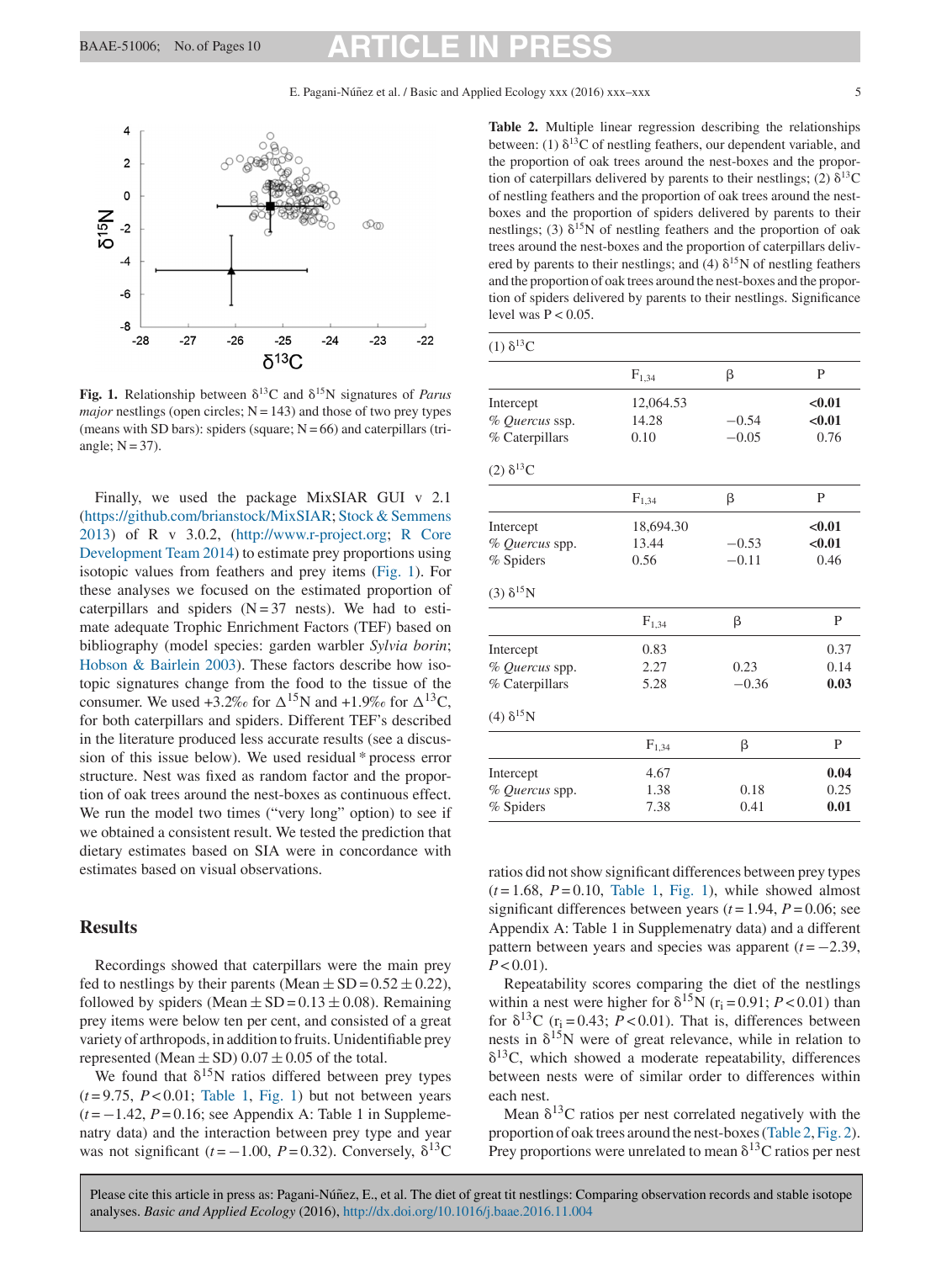<span id="page-5-0"></span>6 E. Pagani-Núnez et al. / Basic and Applied Ecology xxx (2016) xxx–xxx ˜



Fig. 2. Relationship between  $\delta^{13}$ C of great tit *Parus major* nestling feathers (mean values per nest) and the proportion of oak trees around the nest-boxes  $(r = -0.54; P < 0.01; N = 37$  nests).

[\(Table 2\)](#page-4-0). However, mean  $\delta^{15}N$  ratios per nest correlated positively with both the proportion of caterpillars and spiders [\(Table 2,](#page-4-0) Fig. 3A and B) and did not correlate with the proportion of oak trees around the nest-boxes [\(Table 2\).](#page-4-0)

Estimates of prey composition based on Bayesian mixing models correlated strongly with observed prey composition, yet effect sizes were quite low. The estimated proportion of caterpillars from MixSIAR correlated significantly with the proportion of caterpillars estimated from observations (corrected by size)  $(r = 0.38, P = 0.02; Fig. 4A)$  $(r = 0.38, P = 0.02; Fig. 4A)$  $(r = 0.38, P = 0.02; Fig. 4A)$ , and the estimated proportion of spiders from MixSIAR correlates significantly with the proportion of spiders estimated from observations (corrected by size)  $(r = 0.42, P = 0.01; Fig. 4B)$  $(r = 0.42, P = 0.01; Fig. 4B)$  $(r = 0.42, P = 0.01; Fig. 4B)$ .

# **Discussion**

# **Correlations between stable isotopes and observed diet**

Regardless of the great variability in prey composition recorded within our study population, mean  $\delta^{15}N$  values per nest of nestling feathers were significantly correlated with the relative abundance of spiders and caterpillars in nestling diet. Conversely, we found that  $\delta^{13}$ C was strongly influenced by habitat structure. As therefore expected, our findings support the view that  $\delta^{15}N$  ratios are a good predictor of an individualís trophic position in the food web ([Kelly 2000;](#page-8-0) [Post 2002\)](#page-8-0) and a useful proxy of prey composition ([Inger &](#page-8-0) [Bearhop 2008\).](#page-8-0) Data from isotopic ratios of feathers allowed us to estimate the relative intake by nestlings of the two most significant prey items for this species, namely caterpillars and spiders (Pagani-Núñez et al. 2011).



Fig. 3. Relationship between  $\delta^{15}N$  of great tit *Parus major* nestling feathers (mean values per nest) and: (A) the proportion of caterpillars  $(r = -0.36; P = 0.03)$ , and (B) the proportions of spiders  $(r = 0.44;$  $P < 0.01$ ), in both cases weighted by prey size (N = 37 nests).

# **Correlations between mixing models and observed diet**

However, diet estimates based on Bayesian mixing-models did not correlate strongly with the observed diet. There are several potential causes for this mismatch between these two methods. First, in our study population brood size is relatively low and nestling diet is extremely variable among nests, both in relation to habitat structure and the time of breeding (see e.g. Pagani-Núñez & Senar 2014; Pagani-Núñez [et al.](#page-8-0) [2015\).](#page-8-0) Moreover, since diet may vary at different stages of nestling development, this variation may introduce biases at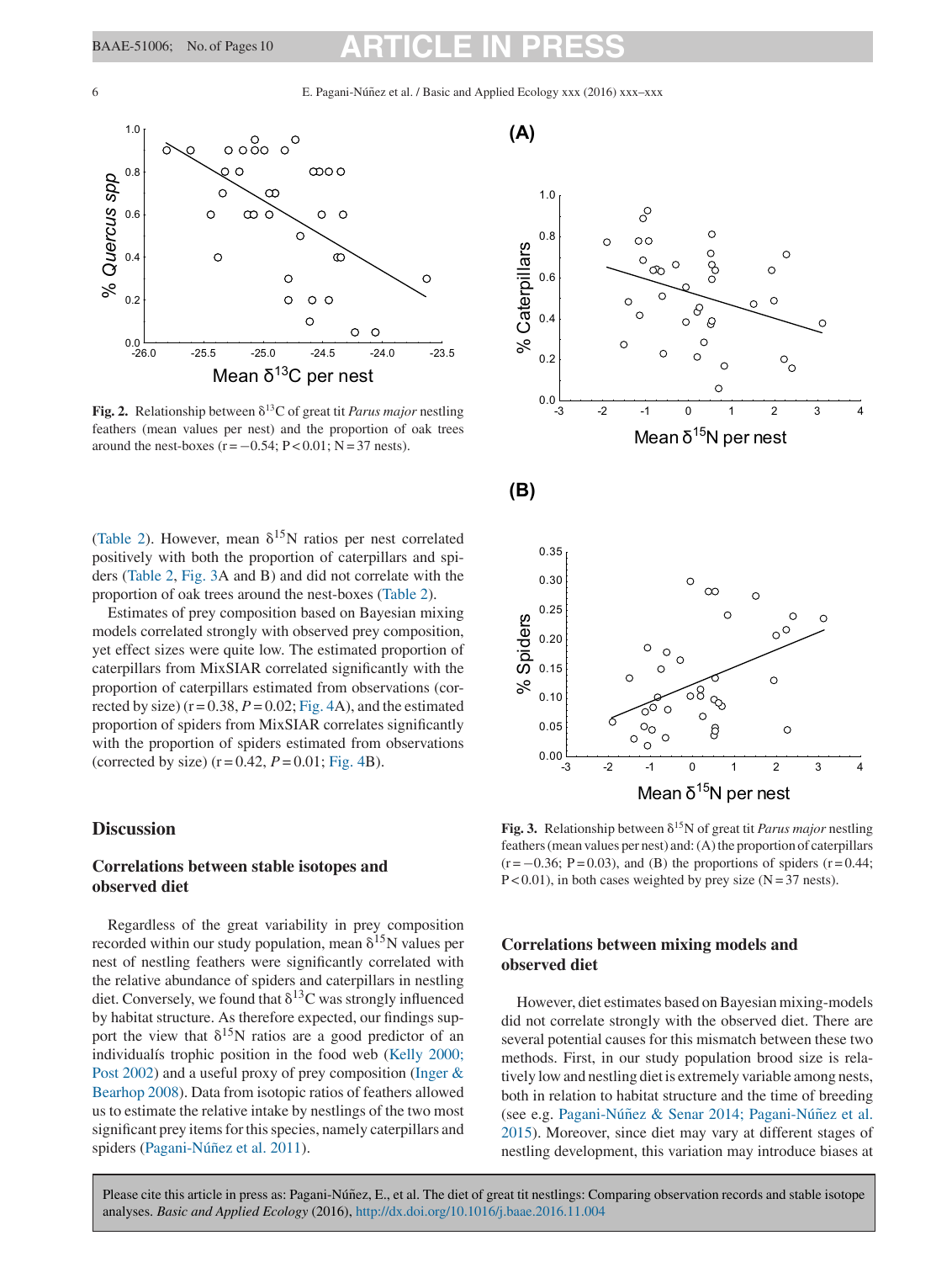**(A)**

# <span id="page-6-0"></span>BAAE-51006; No. of Pages 10 **ARTICLE IN PRESS**



**Fig. 4.** (A) Relationship between the estimated proportion of caterpillars using MixSIAR and the observed proportion of caterpillars  $(r = 0.38; P = 0.02)$  and (B) relationship between the estimated proportion of spiders using MixSiAR and the observed proportion of spiders  $(r = 0.42; P = 0.01)$ . Both estimated and observed prey proportions were weighted by prey size  $(N = 22 \text{ nests})$ .

the moment of estimating prey composition along the whole nesting period based on a single day of observations. Second, many prey types can strongly overlap among them, which could make more difficult to estimate prey proportions. Spiders, which are markedly different from the rest of prey types ([McNabb, Halaj, & Wise 2001\),](#page-8-0) can be estimated with more accuracy. Our results stress therefore that different prey types could be estimated with different levels of accuracy [\(Resano-Mayor et al. 2014\).](#page-9-0)

Two additional factors may be constraining our results. First, we were using prey data from different years to estimate diet proportions of nestling diet. Caterpillars showed a significant difference between years, while spiders did not. Since caterpillars are a very important prey source, this could be another potential confounding factor. Second, our TEFs could be inaccurate, even when using TEFs from closely related species. It has been shown that TEFs are species-specific [\(McLaren, Crawshaw, & Patterson 2015\)](#page-8-0) and can be affected by diet composition itself ([Pearson,](#page-8-0) [Levey, Greenberg, & Martínez del Rio 2003;](#page-8-0) [Podlesak &](#page-8-0) [McWilliams 2006\).](#page-8-0) Most enriched diets produce higher carbon and nitrogen TEFs, so in this population with so variable diets these factors could even be different for different broods.

# **Uncertainties regarding** *δ***13C**

 $\delta^{13}$ C has been widely used as an estimator of trophic niche ([Matthews & Mazumder 2004; Araújo et al. 2007; Resano](#page-8-0) [et al. 2011\).](#page-8-0) Accordingly, we found that the best predictor of  $\delta^{13}$ C in nestling feathers was the proportion of *Quercus* spp. surrounding nest boxes. This pattern may be due to a siteeffect previously described in other Mediterranean locations ([Charmantier et al. 2014\).](#page-7-0) Nevertheless, we should note that differences in  $\delta^{13}$ C within nests were of similar magnitude as differences in  $\delta^{13}$ C between nests, while  $\delta^{15}$ N showed stronger differences between than within nests. Although there is a clear correlation between habitat structure and  $\delta^{13}$ C, this high variation within nests suggests that other factors are also contributing to shape this pattern. It is possible that the same prey items had different isotopic signatures according to habitat structure [\(Girard, Baril, Mineau, & Fahrig 2011,](#page-7-0) [2012\),](#page-8-0) given the broad ranges of  $\delta^{13}$ C displayed by the different kinds of prey. Hence, if parents preferably feed different individual nestlings with different prey types (even though these preys belong to the same trophic level) this could be a potential source of variation. Interestingly, and in contrast with this study, [Charmantier et al. \(2014\)](#page-7-0) reported a sitedependent rather than a habitat-dependent pattern for stable isotopes of blue tit feathers. Therefore, we found the paradoxical result that the exploitation of the same prey items in different habitats would account for this pattern of  $\delta^{13}C$  isotopic signatures in nestling feathers, although  $\delta^{13}$ C was not strictly related to main prey proportions. In relation to habitat structure itself, it is possible that these differences in habitat structure affected mean temperatures. In higher and more open areas, where pines predominate, temperatures may be generally higher, while in low and dense areas we found the opposite pattern. This may result in different metabolic rates, which has been shown to influence isotopic incorporation into tissues, especially for  $\delta^{13}$ C [\(Carleton & del Rio 2005\).](#page-7-0)

## **Conclusions**

Further research should identify the main sources of environmental variability of  $\delta^{13}$ C signatures in our area. Our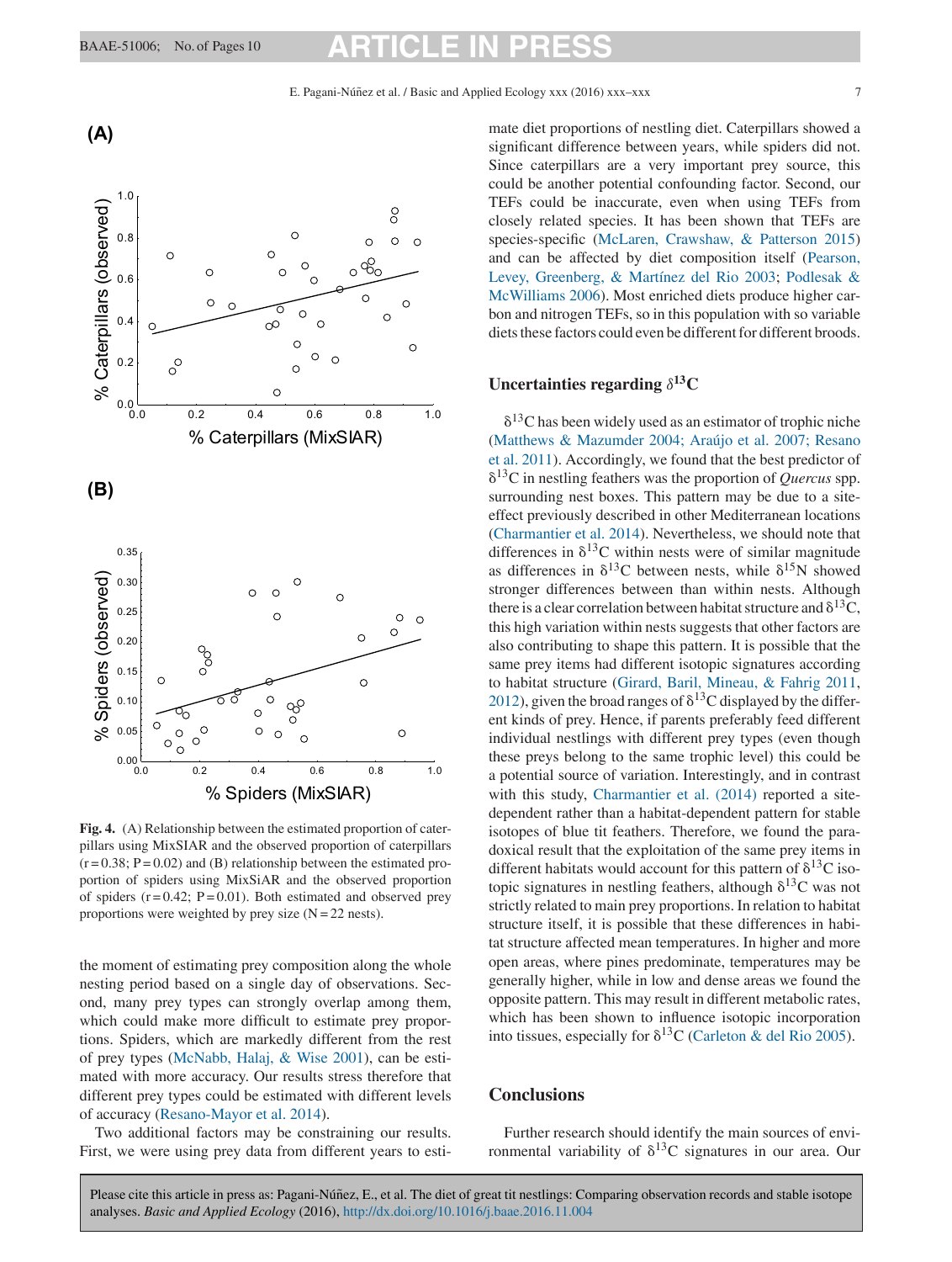<span id="page-7-0"></span>analysis of repeatability confirmed that habitat-related effects had a relative relevance for isotopic ratios, as within-nest variation in  $\delta^{13}$ C was similar to that between nests. In any case, our results suggest that caution should be exercised when using  $\delta^{13}$ C alone to estimate diet (see e.g. [Matthews](#page-8-0) [& Mazumder 2004\).](#page-8-0) This is especially important where environmental heterogeneity is high (Blanco-Fontao, Obeso, Bañuelos, & Quevedo 2012; [Girard et al. 2012\).](#page-8-0) Uncertainty can be high if we combine a heterogeneous structure of the habitat with a great diversity of prey. Taking these results into consideration, in order to accelerate and simplify field procedures and in absence of previous information, it could be possible to estimate the degree of hervibory vs. carnivory, or the relative abundance of prey from different trophic levels, based only on stable isotopes data. It could also be possible to determine the habitat in which nestlings were raised, or where they moult, at least on a local scale (Charmantier et al. 2014). Future research will narrow down the environmental sources of variability of isotopic ratios, allowing precise studies on nestling diet using stable isotopes analysis.

### **Acknowledgements**

We want to thank Sergio Hernández-Gómez and Gloria Sánchez for their help in the field and Carolina Sanpera for improving an earlier version of the manuscript. We also wish to thank Pilar Rubio and Llüisa Arroyo for their help in the lab and Carolyn Newey for improving the English of earlier versions. We are very grateful to Kevin F. A. Darras and two anonymous reviewers for their useful comments and suggestions. The present study was funded by research project CGL2012-38262 to JCS, by the FPI grant BES2010-040359 to EPN and FPI grant BES2007-16320 to FMG, from the Ministry of Science and Innovation, Spanish Research Council. Birds were handled with the permission of the Environment Department of the Generalitat de Catalunya. Rings were provided by the Catalan Ringing Office (ICO).

## **Appendix A. Supplementary data**

Supplementary data associated with this article can be found, in the online version, at <http://dx.doi.org/10.1016/j.baae.2016.11.004>.

### **References**

Araújo, M. S., Bolnick, D. I., Machado, G., Giaretta, A. A., & dos Reis, S. F. (2007). Using  $d^{13}C$  stable isotopes to quantify individual-level diet variation. *Oecologia*, *152*, 643–654. [http://dx.doi.org/10.1007/s00442-007-0687-1](dx.doi.org/10.1007/s00442-007-0687-1)

- Arnold, K. E., Ramsay, S. L., Donaldson, C., & Adam, A. (2007). Parental prey selection affects risk-taking behaviour and spatial learning in avian offspring. *Proceedings of the Royal Society of London B*, *274*, 2563–2569. [http://dx.doi.org/10.1098/rspb.2007.0687](dx.doi.org/10.1098/rspb.2007.0687)
- Barba, E., López, J. A., & Gil-Delgado, J. A. (1996). Prey preparation by adult Great Tits *Parus major* feeding nestlings. *Ibis*, *138*, 532–538. [http://dx.doi.org/10.1111/j.1474-919X.1996.tb08074.x](dx.doi.org/10.1111/j.1474-919X.1996.tb08074.x)
- Beaulieu, M., & Sockman, K. W. (2012). One meadow for two sparrows: Resource partitioning in a high elevation habitat. *Oecologia*, *170*, 529–540. [http://dx.doi.org/10.1007/s00442-012-2327-7](dx.doi.org/10.1007/s00442-012-2327-7)
- Blanco-Fontao, B., Obeso, J. R., Bañuelos, M. J., & Quevedo, M. (2012). Habitat partitioning and molting site fidelity in *Tetrao urogallus cantabricus* revealed through stable isotopes analysis. *Journal of Ornithology*, *153*, 555–562. [http://dx.doi.org/10.1007/s10336-011-0776-0](dx.doi.org/10.1007/s10336-011-0776-0)
- Boecklen, W. J., Yarnes, C. T., Cook, B. A., & James, A. C. (2011). On the use of stable isotopes in trophic ecology. *Annual Review of Ecology, Evolution, and Systematics*, *42*, 411–440. [http://dx.doi.org/10.1146/annurev-ecolsys-102209-144726](dx.doi.org/10.1146/annurev-ecolsys-102209-144726)
- Carleton, S. A., & del Rio, C. M. (2005). The effect of cold-induced increased metabolic rate on the rate of  $^{13}$ C and  $^{15}$ N incorporation in house sparrows (*Passer domesticus*). *Oecologia*, *144*, 226–232. [http://dx.doi.org/10.1007/s00442-005-0066-8](dx.doi.org/10.1007/s00442-005-0066-8)
- Charmantier, A., Blondel, J., Perret, P., & Harmelin-Vivien, M. (2014). Tracing site-specific isotopic signatures along a Blue Tit *Cyanistes caeruleus* food chain. *Ibis*, *156*, 165–175. [http://dx.doi.org/10.1111/ibi.12094](dx.doi.org/10.1111/ibi.12094)
- Cherel, Y., Jaquemet, S., Maglio, A., & Jaeger, A. (2014). Differences in  $\delta^{13}$ C and  $\delta^{15}$ N values between feathers and blood of seabird chicks: Implications for non-invasive isotopic investigations. *Marine Biology*, *161*, 229–237. [http://dx.doi.org/10.1007/s00227-013-2314-5](dx.doi.org/10.1007/s00227-013-2314-5)
- Cross, A. D. P., Hentati-Sundberg, J., Österblom, H., Mcgill, R. A. R., & Furness, R. W. (2014). Isotopic analysis of island House Martins *Delichon urbica* indicates marine provenance of nutrients. *Ibis*, *156*, 676–681. [http://dx.doi.org/10.1111/ibi.12150](dx.doi.org/10.1111/ibi.12150)
- Currie, D., Nour, N., & Adriaensen, F. (1996). A new technique for filming prey delivered to nestlings, making minimal alterations to the nest box. *Bird Study*, *43*, 380–382. [http://dx.doi.org/10.1080/00063659609461032](dx.doi.org/10.1080/00063659609461032)
- David, M., Cézilly, F., & Giraldeau, L. A. (2011). Personality affects zebra finch feeding success in a producer-scrounger game. *Animal Behaviour*, *82*, 61–67. [http://dx.doi.org/10.1016/j.anbehav.2011.03.025](dx.doi.org/10.1016/j.anbehav.2011.03.025)
- Eeva, T., Sillanpää, S., & Salminen, J. P. (2009). The effects of diet quality and quantity on plumage colour and growth of great tit *Parus major* nestlings: A food manipulation experiment along a pollution gradient. *Journal of Avian Biology*, *40*, 491–499. [http://dx.doi.org/10.1111/j.1600-048X.2008.04535.x](dx.doi.org/10.1111/j.1600-048X.2008.04535.x)
- García-Navas, V., Ferrer, E. S., & Sanz, J. J. (2012). Plumage yellowness predicts foraging ability in the blue tit *Cyanistes caeruleus*. *Biological Journal of the Linnean Society*, *106*, 418–429. [http://dx.doi.org/10.1111/j.1095-8312.2012.01865.x](dx.doi.org/10.1111/j.1095-8312.2012.01865.x)
- Girard, J., Baril, A., Mineau, P., & Fahrig, L. (2011). Carbon and nitrogen stable isotope ratios differ among invertebrates from field crops, forage crops, and non-cropped land uses.*Ecoscience*, *18*, 98–109. [http://dx.doi.org/10.2980/18-2-3390](dx.doi.org/10.2980/18-2-3390)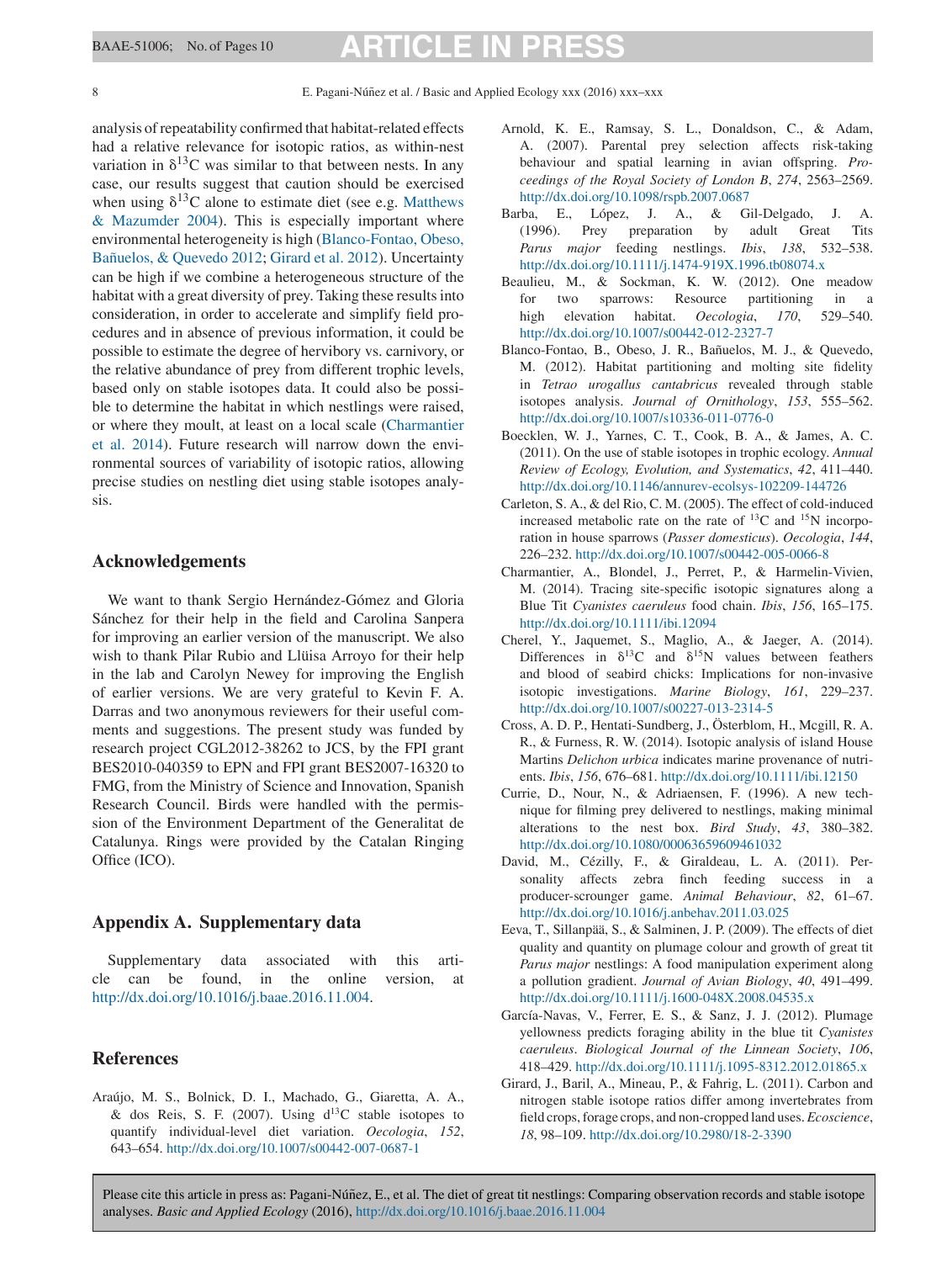# <span id="page-8-0"></span>BAAE-51006; No. of Pages 10 **ARTICLE IN**

Girard, J., Baril, A., Mineau, P., & Fahrig, L. (2012). Foraging habitat and diet of Song Sparrows (*Melospiza melodia*) nesting in farmland: A stable isotope approach. *Canadian Journal of Zoology*, *90*, 1339–1350. [http://dx.doi.org/10.1139/z2012-103](dx.doi.org/10.1139/z2012-103)

Gosler, A. G. (1993). *[The great tit](http://refhub.elsevier.com/S1439-1791(16)30228-6/sbref0085)*[. London: Hamlyn.](http://refhub.elsevier.com/S1439-1791(16)30228-6/sbref0085)

- Hobson, K. A. (1999). Stable-carbon and nitrogen isotope ratios of songbird feathers grown in two terrestrial biomes: Implications for evaluating trophic relationships and breeding origins. *Condor*, *101*, 799–805. <http://www.jstor.org/stable/1370067>
- Hobson, K. A., & Bairlein, F. (2003). Isotopic fractionation and turnover in captive Garden Warblers (*Sylvia borin*): Implications for delineating dietary and migratory associations in wild passerines. *Canadian Journal of Zoology*, *81*, 1630–1635. [http://dx.doi.org/10.1139/z03-140](dx.doi.org/10.1139/z03-140)
- Inger, R., & Bearhop, S. (2008). Applications of stable isotope analyses to avian ecology. *Ibis*, *150*, 447–461. [http://dx.doi.org/10.1111/j.1474-919X.2008.00839.x](dx.doi.org/10.1111/j.1474-919X.2008.00839.x)
- Kelly, J. F. (2000). Stable isotopes of carbon and nitrogen in the study of avian and mammalian trophic ecology. *Canadian Journal of Zoology*, *78*, 1–27. [http://dx.doi.org/10.1139/z99-165](dx.doi.org/10.1139/z99-165)
- Krebs, J. R. (1971). Territory and breeding density in the Great Tit *Parus major* L. *Ecology*, *52*, 3–22. <http://www.jstor.org/stable/1934734>
- Margalida, A., Bertran, J., & Boudet, J. (2005). Assessing the diet of nestling Bearded Vultures: A comparison between direct observation methods. *Journal of Field Ornithology*, *76*, 40–45. [http://dx.doi.org/10.1648/0273-8570-76.1.40](dx.doi.org/10.1648/0273-8570-76.1.40)
- Matthews, B., & Mazumder, A. (2004). A critical evaluation of intrapopulation variation of  $\delta^{13}$ C and isotopic evidence of individual specialization. *Oecologia*, *140*, 361–371. [http://dx.doi.org/10.1007/s00442-004-1579-2](dx.doi.org/10.1007/s00442-004-1579-2)
- McLaren, A. A. D., Crawshaw, G. J., & Patterson, B. R. (2015). Carbon and nitrogen discrimination factors of wolves and accuracy of diet inferences using stable isotope analysis. *Wildlife Society Bulletin*, *39*, 788–796. [http://dx.doi.org/10.1002/wsb.599](dx.doi.org/10.1002/wsb.599)
- McNabb, D. M., Halaj, J., & Wise, D. H. (2001). Inferring trophic positions of generalist predators and their linkage to the detrital food web in agroecosystems: A stable isotope analysis.*Pedobiology*, *45*, 289–297. [http://dx.doi.org/10.1078/0031-4056-00087](dx.doi.org/10.1078/0031-4056-00087)
- Michener, R. H., & Lajtha, K. (2007). *[Stable isotopes in ecology](http://refhub.elsevier.com/S1439-1791(16)30228-6/sbref0135) [and environmental science](http://refhub.elsevier.com/S1439-1791(16)30228-6/sbref0135)*[. Malden: Blackwell Publishing.](http://refhub.elsevier.com/S1439-1791(16)30228-6/sbref0135)
- Mizutani, H., Fukuda, M., & Kabaya, Y. (1992). <sup>13</sup>C and <sup>15</sup>N enrichment factors of feathers of 11 species of adult birds. *Ecology*, *73*, 1391–1395. <http://www.jstor.org/stable/1940684>
- Moreby, S. J., & Stoate, C. H. R. I. (2000). A quantitative comparison of neck-collar and faecal analysis to determine passerine nestling diet. *Bird Study*, *47*, 320–331. [http://dx.doi.org/10.1080/00063650009461192](dx.doi.org/10.1080/00063650009461192)
- Moreno, R., Jover, L., Munilla, I., Velando, A., & Sanpera, C. (2010). A three-isotope approach to disentangling the diet of a generalist consumer: the yellow-legged gull in northwest Spain. *Marine Biology*, *157*, 545–553. [http://dx.doi.org/10.1007/s00227-009-1340-9](dx.doi.org/10.1007/s00227-009-1340-9)
- Naef-Daenzer, B., & Keller, L. F. (1999). The foraging performance of great and blue tits (*Parus major* and *P. caeruleus*) in relation to caterpillar development, and its consequences for nestling growth and fledging weight. *Journal of Animal Ecology*, *68*, 708–718. [http://dx.doi.org/10.1046/j.1365-2656.1999.00318.x](dx.doi.org/10.1046/j.1365-2656.1999.00318.x)
- Naef-Daenzer, L., Naef-Daenzer, B., & Nager, R. G. (2000). Prey selection and foraging performance of breeding Great Tits *Parus major* in relation to food

availability. *Journal of Avian Biology*, *31*, 206–214. [http://dx.doi.org/10.1034/j.1600-048X.2000.310212.x](dx.doi.org/10.1034/j.1600-048X.2000.310212.x)

- Nakagawa, S., & Schielzeth, H. (2010). Repeatability for Gaussian and non-Gaussian data: A practical guide for biologists. *Biological Reviews*, *85*, 935–956. [http://dx.doi.org/10.1111/j.1469-185X.2010.00141.x](dx.doi.org/10.1111/j.1469-185X.2010.00141.x)
- Pagani-Núñez, E., Ruiz, I., Quesada, J., Negro, J. J., & Senar, J. C. (2011). The diet of Great Tit *Parus major* nestlings in a Mediterranean Iberian forest: The important role of spiders. *Animal Biodiversity and Conservation*, *34*, 355–361. <http://www.raco.cat/index.php/ABC/article/view/248927>
- Pagani-Núñez, E., & Senar, J. C. (2013). One hour of sampling is enough: Great tit *Parus major* parents feed their nestlings consistently across time. *Acta Ornithologica*, *48*, 194–200. [http://dx.doi.org/10.3161/000164513X678847](dx.doi.org/10.3161/000164513X678847)
- Pagani-Núñez, E., & Senar, J. C. (2014). Are colorful males of great tits *Parus major* better parents? Parental investment is a matter of quality. *Acta Oecologica*, *55*, 23–28. [http://dx.doi.org/10.1016/j.actao.2013.11.001](dx.doi.org/10.1016/j.actao.2013.11.001)
- Pagani-Núñez, E., Uribe, F., Hernández-Gómez, S., Muñoz, G., & Senar, J. C. (2014). Habitat structure and prey composition generate contrasting effects on carotenoid-based coloration of great tit *Parus major* nestlings. *Biological Journal of the Linnean Society*, *113*, 547–555. [http://dx.doi.org/10.1111/bij.12352](dx.doi.org/10.1111/bij.12352)
- Pagani-Núñez, E., Valls, M., & Senar, J. C. (2015). Diet specialization in a generalist population: The case of breeding great tits *Parus major* in the Mediterranean area. *Oecologia*, *179*, 629–640. [http://dx.doi.org/10.1007/s00442-015-3334-2](dx.doi.org/10.1007/s00442-015-3334-2)
- Parnell, A. C., Inger, R., Bearhop, S., & Jackson, A. L. (2010). Source partitioning using stable isotopes: Coping with too much variation. *PLoS One*, *5*, e9672. [http://dx.doi.org/10.1371/journal.pone.0009672](dx.doi.org/10.1371/journal.pone.0009672)
- Pearson, S., Levey, D., Greenberg, C., & Martínez del Rio, C. (2003). Effects of elemental composition on the incorporation of dietary nitrogen and carbon isotopic signatures in an omnivorous songbird. *Oecologia*, *135*, 516–523. [http://dx.doi.org/10.1007/s00442-003-1221-8](dx.doi.org/10.1007/s00442-003-1221-8)
- Podlesak, D. W., & McWilliams, S. R. (2006). Metabolic routing of dietary nutrients in birds: Effects of diet quality and macronutrient composition revealed using stable isotopes. *Physiological and Biochemical Zoology*, *79*, 534–549. <http://www.jstor.org/stable/10.1086/502813>
- Post, D. M. (2002). Using stable isotopes to estimate trophic position: Models, methods, and assumptions. *Ecology*, *83*, 703–718. [http://dx.doi.org/10.1890/0012-9658\(2002\)083%5B0703:](dx.doi.org/10.1890/0012-9658(2002)083%5B0703:USITET%5D2.0.CO;2) [USITET%5D2.0.CO;2](dx.doi.org/10.1890/0012-9658(2002)083%5B0703:USITET%5D2.0.CO;2)
- Poulsen, J. G., & Aebischer, N. J. (1995). Quantitative comparison of two methods of assessing diet of nestling Skylarks (*Alauda arvensis*). *Auk*, *112*, 1070–1073. <http://www.jstor.org/stable/4089046>
- Quesada, J., & Senar, J. C. (2007). The role of melaninand carotenoid-based plumage coloration in nest defence in the Great Tit. *Ethology*, *113*, 640–647. [http://dx.doi.org/10.1111/j.1439-0310.2007.01364.x](dx.doi.org/10.1111/j.1439-0310.2007.01364.x)
- R Core Team. (2014). *R: A language and environment for statistical computing*. Vienna: R Foundation for Statistical Computing. <http://www.R-project.org/>
- Ramos, R., Ramírez, F., Sanpera, C., Jover, L., & Ruiz, X. (2009). Feeding ecology of yellow-legged gulls *Larus michahellis* in the western Mediterranean: A comparative assessment using